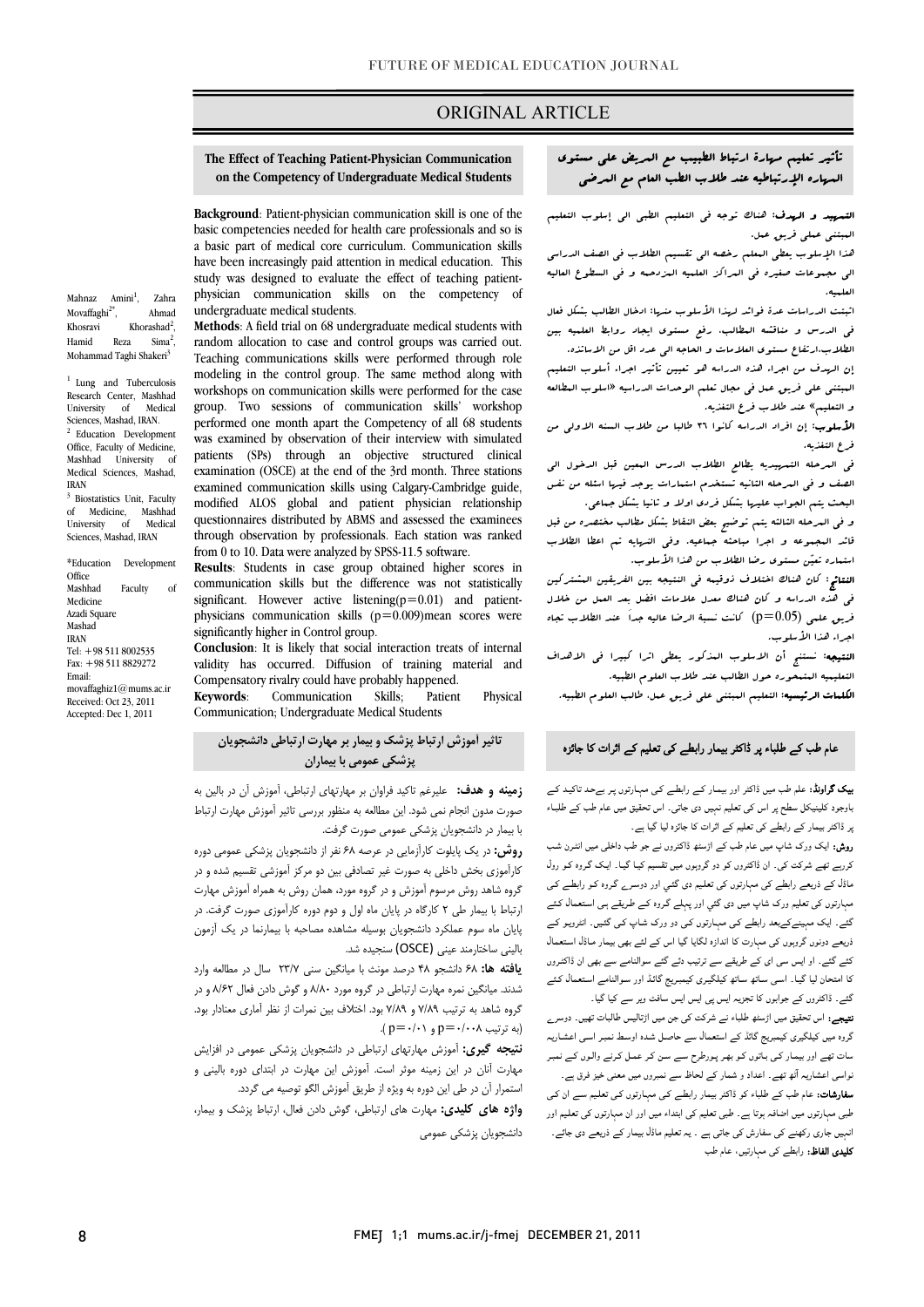#### **INTRODUCTION**

Communication means conveying a defined message. Facing a patient and a family who are experiencing a physical and psychological crisis, this skill is of prime importance for the people working in the field of medicine. In nursing dictionary, communication is defined as an assurance band between the patient and those who are responsible for treatment (1). The existing relationship between the patient and the physician is naturally based on mutual trust and assurance. A professional physician trusts that his/ her patient reveals all the data about his/ her health problem. Mutually the patient also trusts the physician to represent a high level of abilities and expects him to keep his confidential information and not to abuse the unstable status of the patient.

In the recent decades, communication skills have been increasingly paid attention in medical education all around the world. In Iran the skills were considered in medical core curriculum approved by Ministry of health and medical education. However it is not efficiently taught in medical schools and is not used in practice very often. Many faculty members and students, although managing patients for long, but are not really aware of the skills. Tavakkol and colleagues in 1384 solar year reported that. There is a deep concern about the lack of communication skills within Iranian medical course planners. as medical students acquisition and use of communication skills is consistently poor (2). In a study carried out by Tefagh and colleges in Tehran, it was shown that 49.6% of the nurses acted incompetently, while communicating with patients and giving their medications (3). Frequent studies showed that good communication skills affects the patients' satisfaction. Larsen et al. observed that there is a direct relationship between the physician's non-verbal communication and the patients' satisfaction. In Iran in a survey in 12 hospitals, 15 clinics, and 41 private offices with 188 female and 214 male participant, it was revealed that the main request of the patients is honesty and respectful behavior of the physician and listening to their talks and explanation (4).

In Bangladesh, Aldana et al showed that only 55% of the patients experienced a private environment while getting visited by the physician and less than half of them (48.9%) had obtained enough explanations about their disease. All the patients (100%) expected to be treated politely and respectfully by their physician and in contrast a few patients expected high professional skills from the physician (5). Among patients who need more attention, like rural area patients, patients with chronic diseases and children communication becomes more important (6). Ogaldeh et al. studied the communicative status of patients and physicians in a rural area. They observed 119 medical interviews in a primary care clinics and then interviewed the patients in one week at home. It was concluded that the physicians had given very few advices about diet, hygiene and exercise. The main services provided included drug prescription and only 50% of the patients were able to remember the data about dose, intervals, or duration of their medication and in 20% of the prescriptions, the method of consumption of the drug was not notified (7). Kersh et al. recorded 800 visits of pediatric patients on a videotape. They studied mothers' satisfaction rate and

 re-observed the interview films for examining the obstacles between the patient and physician. Sixty-eight percent of the mothers were satisfied with the interview and some of lack of caring about parents' concerns, lack of giving clear explanations about the child's disease, and using medical terms (9). In Kandlin et al study the first expectation of the women nom an cultures was to be considered as a numal-<br>being. Even if the quality of the services was not suitable, the relationship among the health personnel would compensate for that (10). the obstacles included unfriendly behavior of the physician, women from all cultures was to be considered as a human-

 Rotter et al. taught patient-physician communication skills observed their interview with a simulated patient complaining chest pain and evaluated their competency. The group discovered ischemic heart attack and their diagnosis rate increased by using open-ended questions to two group of 45-people of medical students. Then they and summarizing them at the end of the interview.

 As teaching patient-physician communication skills at the time of the study were limited to basic communication skills taught before entering the clinical period, we decided to examine the educational effect of holding the workshop when the medical students experience patient encounter.

The current study aimed to examine the effect of teaching patient-physician communication on the competency of undergraduate medical students in Mashhad university of medical science (11).

### **METHODS**

The present study was a field trial pilot study on  $4<sup>th</sup>$  year medical students of Mashhad University, which was done during their 3-month externship period in internal into two groups. The control group teaching communication skill was taught by the usual method of role modeling. In the case group apart from this method, patient- physician communication skills were taught during month of their three-month externship course. The educational methods included lecture, watching movies on right and wrong communications, role playing with a simulated patient, and group discussion. At the end of the direct observation of their communication by simulated by patients while taking a medical history or performing physical examination during objective structured clinical examination (OSCE). medicine ward. Sixty-eight students were randomly divided two workshops held at the end of the first and second third month the students' competency was evaluated by

 communication skills of the students. The questionnaires used for evaluating the communication skill of the students included Calgary-Cambridge Guide, modified ALOS global questionnaire, patient-physicians relationship questionnaire (ABMS). Validity and reliability of questionnaires were confirmed using content validity method and Internal consistency  $(\alpha = 0.86)$ . In two separate stations two students with a simulated patients while taking medical history and performing physical examination and completed the Calgary-Cambridge Guide and modified In this exam three stations were allocated to observing the distributed by American Board of Internal Medicine medical educationists observed the communication of the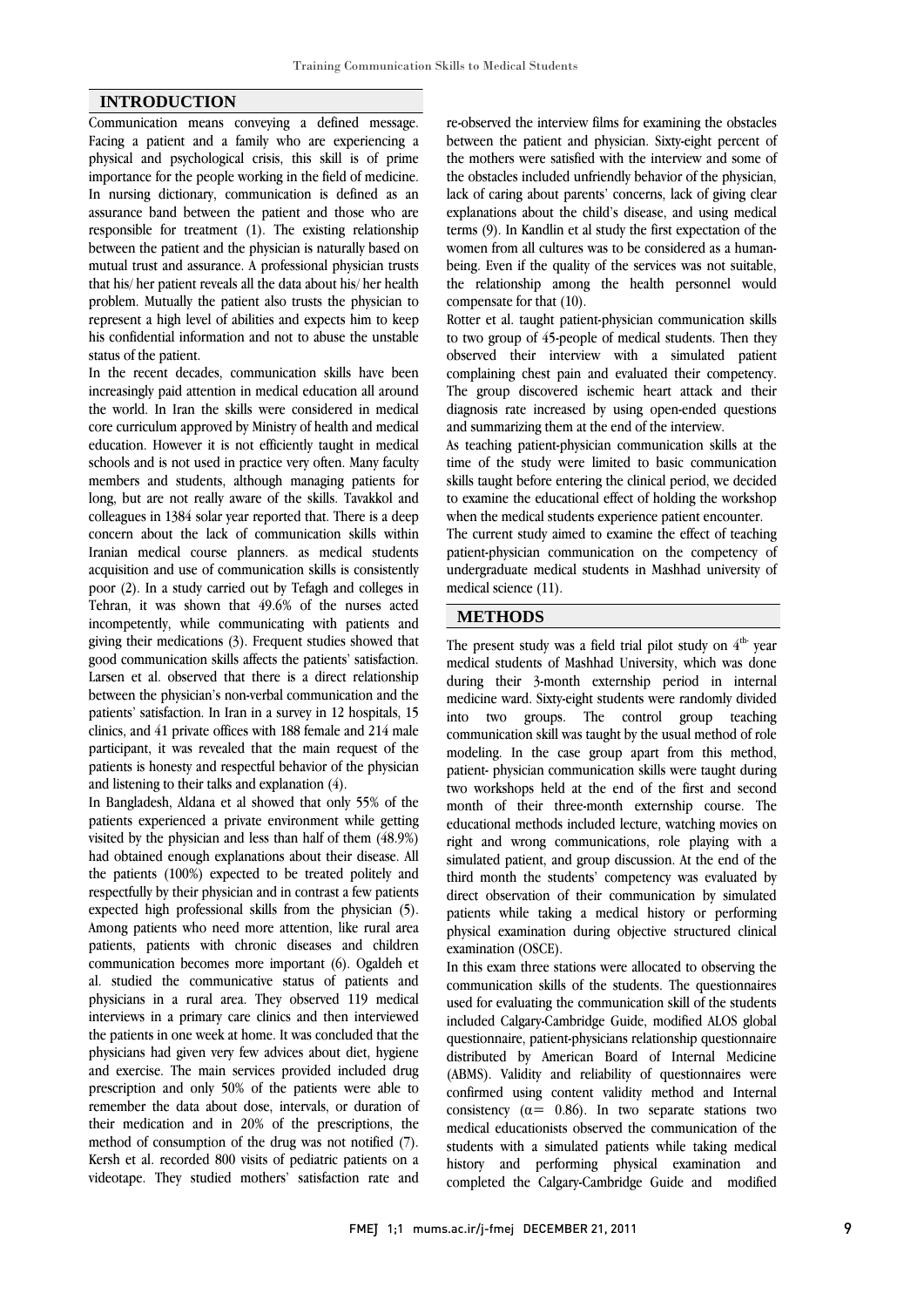global questionnaire. In the third station a well-trained simulated patient along with playing the role of a patient, filled the patient-physicians relationship questionnaire (ABMS). This patient simulated her role while answering the students' questions and filled down the questionnaires items in one minute time intervals considered between two stations. Each station was graded out of 10. One way<br>analysis of variance and independent t-test were used to analyze the significant differences between mean scores of the two groups. The obtained scores of case and control groups were analyzed using SPSS 11.5. The significance  $\overline{a}$ distributed by American Board of Internal Medicine stations. Each station was graded out of 10. One way level was considered as  $\alpha$  < 0.05.

#### **RESULTS**

 Sixty-eight students (48% females) participated in the study. The average age of students was 23.7 yrs  $(\pm 1.3)$  in the case and 23.5 ( $\pm$ 1.2) in the control group.

 $\overline{a}$ 

and  $23.9$  ( $\pm 1.2$ ) in the control group.<br>Kolmogorov–Smirnov test of the two groups showed that variables in the two groups were distributed normally. One way analysis of variance and independent t-test showed that although the students in case group obtained higher scores significant. However active listening and patient-physicians communication skills mean scores were significantly higher in communication skills, the difference was not statistically in control group.

#### **DISCUSSION**

 Asparangen and colleagues meta-analysis from best evidence medical education (BEME) shows that teaching

 communication skills is essential to the curriculum of medical students, and can affect change performance of the students, but the appropriate time is not yet clear (12). Kim communication skills and repeated that until 16 weeks. They showed that this training is effective in the increase of the skill; however its long-term effect needs the skill to be intervening studies in the field of communication skills in et al. in Indonesia held a 3-day workshop for teaching reminded (13). The current study is one of the few our country.

 However All students in both groups were classmates and it is highly likely that social interaction treats of internal compensatory rivalry could have probably happened. It seems that the bevahiour in the control group has been altered as a result of the intervention done for the case group. They might have worked extra hard. However, this suces not mean the workshops produced no enect. It is validity has occurred. Diffusion of training material and does not mean the workshops produced no effect. It is control groups in the next studies.

 **Research committee approval and financial support:** Mashhad University of Medical Sciences; Code 89459. This study has been approved and financially supported by

 **Conflict of interest:** The authors declare no conflict of interest.

| Table 1: Mean Scores of two groups of students in stations in OSCE exam(n=68) |                                     |                                                    |                                         |
|-------------------------------------------------------------------------------|-------------------------------------|----------------------------------------------------|-----------------------------------------|
|                                                                               | <b>Active listening</b><br>Mean(SD) | <b>Patient-Physicians relationship</b><br>Mean(SD) | <b>Communication skills</b><br>Mean(SD) |
| Case group                                                                    | 8.6(0.2)                            | 8.8(0.2)                                           | 11.74(1.1)                              |
| Control group                                                                 | 7.9(0.2)                            | 7.9(0.2)                                           | 12.77(1.1)                              |
| <b>Significance level</b>                                                     | $P=0.01$                            | $P=0.009$                                          | $P=0.5$                                 |